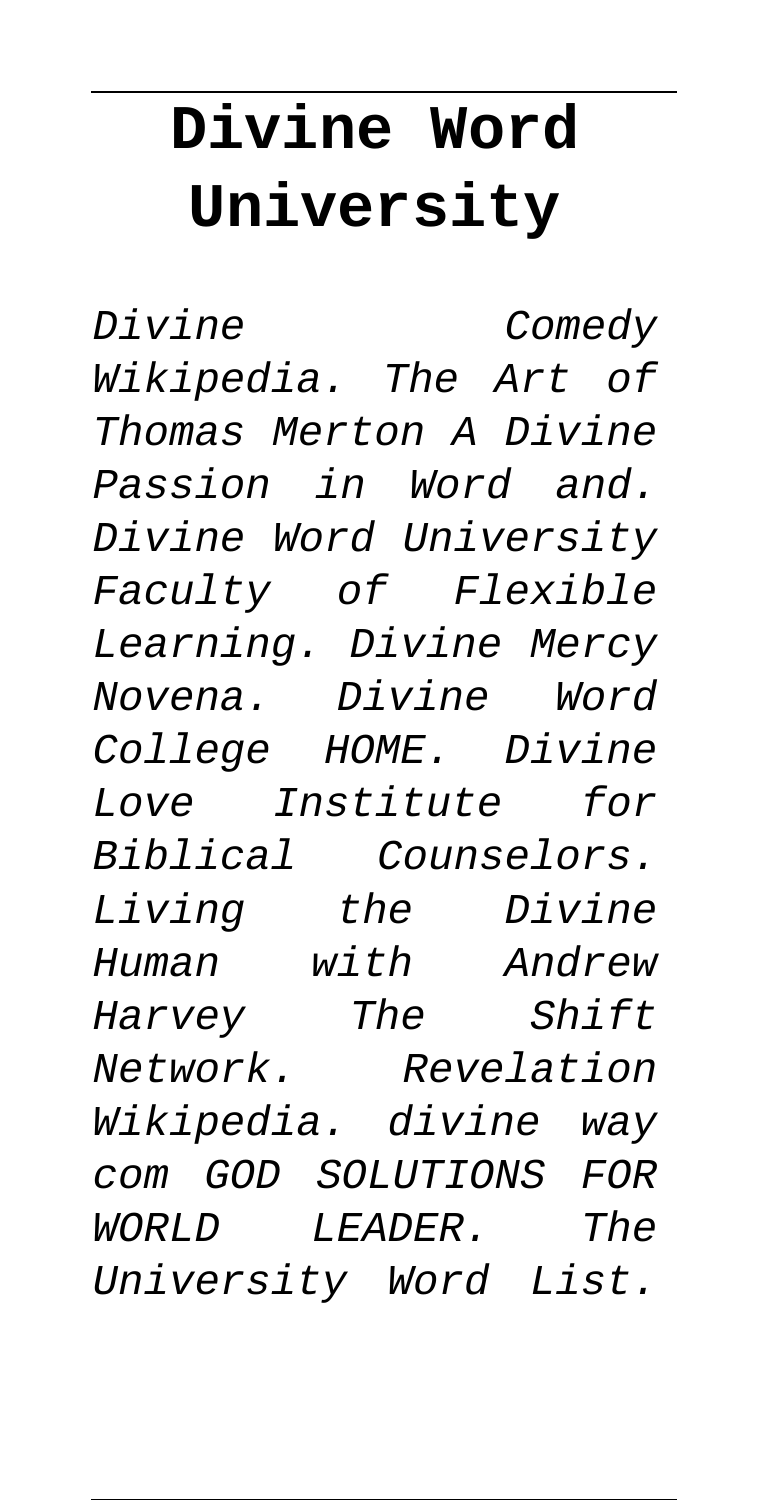Divine Word School of English. Divine Word University. word for word translation Gayatri Pariwar Of Massachusetts. Divine Word University 6 5 0 Login Page. Allah The Trinity and Divine Love Christian Research. Worship Definition of Worship by Merriam Webster

### **Divine Comedy**

### **Wikipedia**

May 14th, 2018 - The Divine Comedy Italian Divina Commedia  $di\ddot{E}^{\prime}$ vi $\ddot{E}$ •na komË^mÉ>Ë•dja is a long narrative poem by Dante Alighieri begun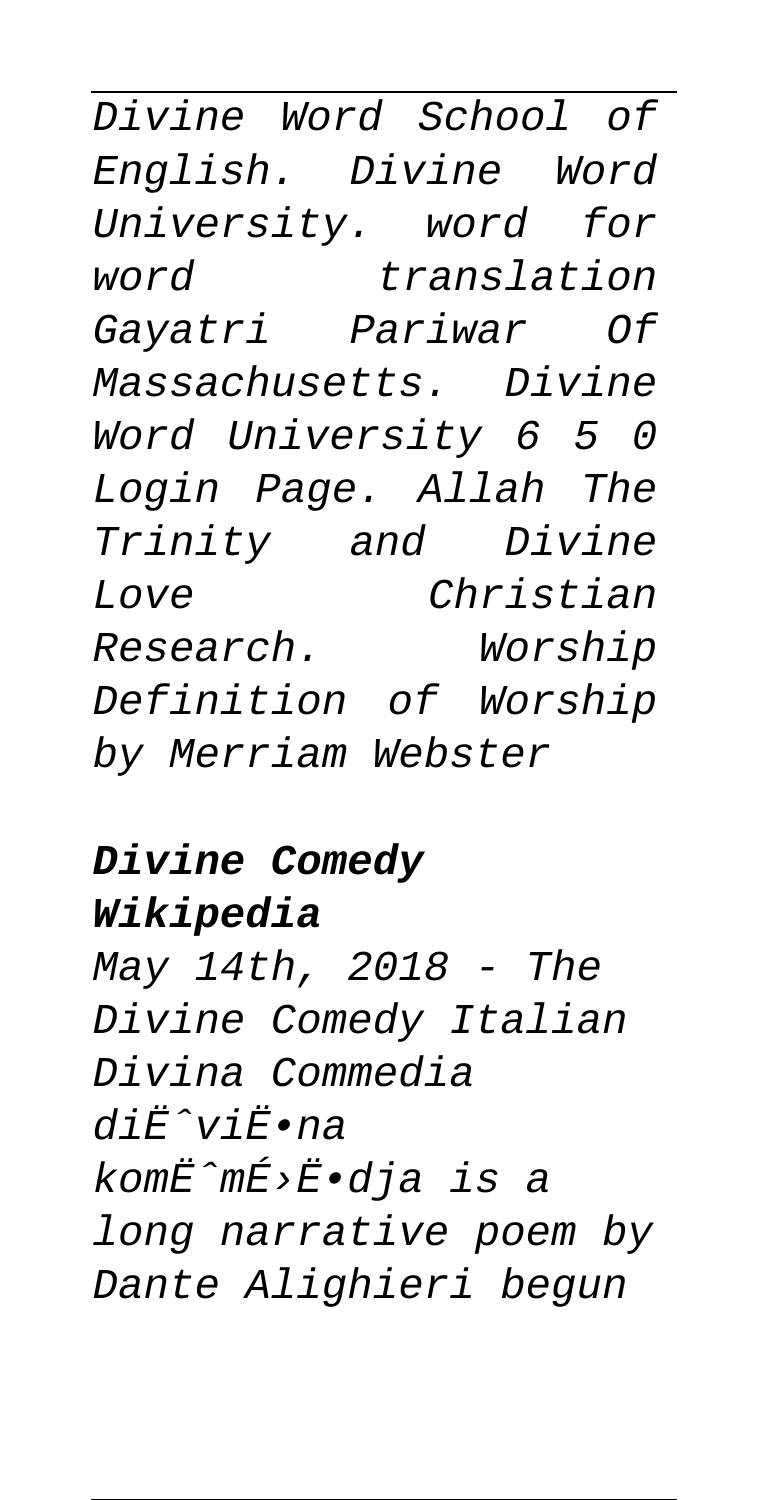c 1308 and completed in 1320 a year before his death in 1321''**THE ART OF THOMAS MERTON A DIVINE PASSION IN WORD AND**

APRIL 26TH, 2018 - FEW RELIGIOUS SCHOLARS HAVE BEEN THE SUBJECT OF AS MUCH SCRUTINY AND INTERPRETATION AS THOMAS MERTON THE TRAPPIST MONK CONTEMPLATIVE SOCIAL CRITIC ECUMENIST'

'**Divine Word University Faculty of Flexible Learning** May 14th, 2018 - The Faculty of Flexible Learning at Divine Word University on Academia edu''**Divine Mercy Novena**

**May 14th, 2018 -**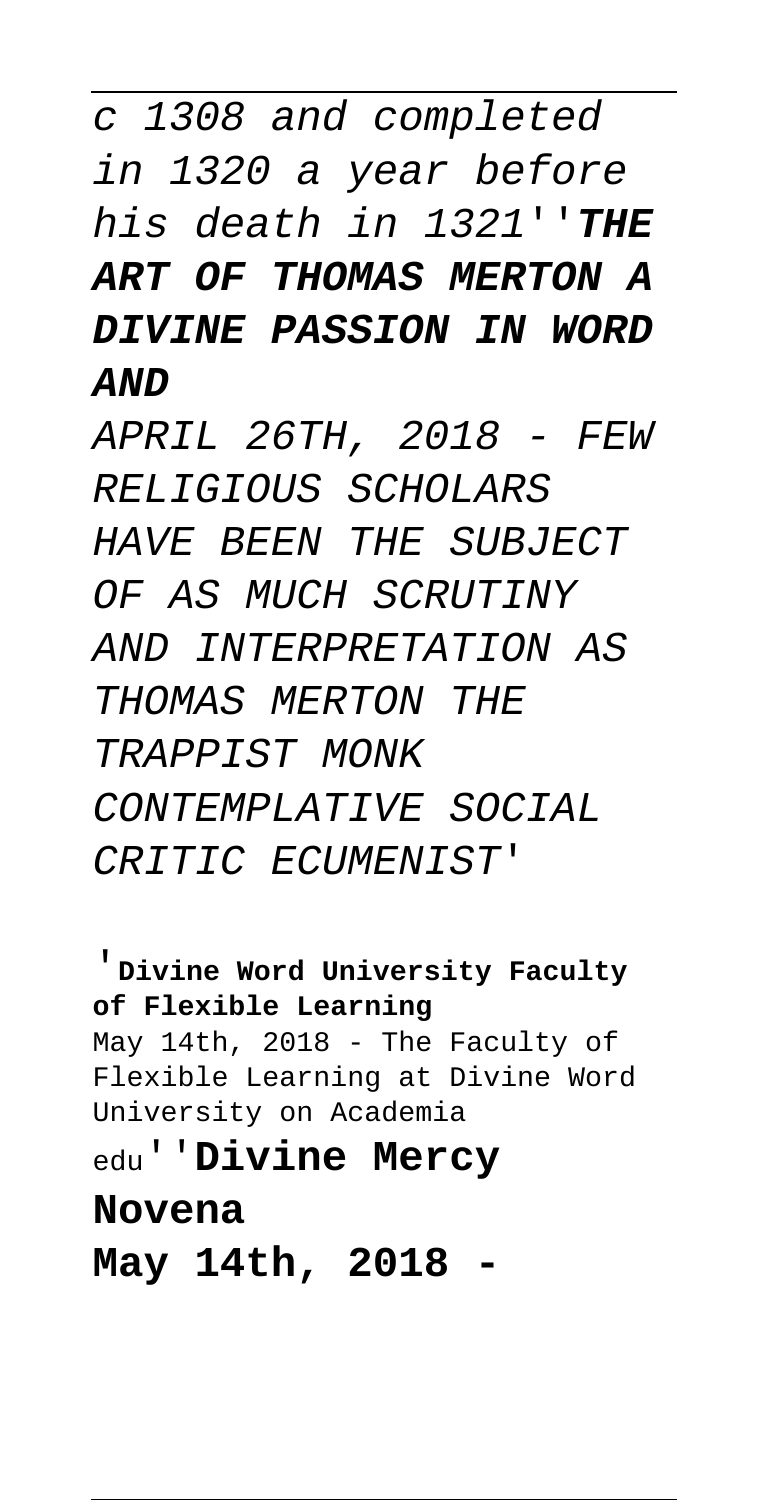**Starts GOOD FRIDAY March 30th thru April 7th 2018 Feast of Divine Mercy Sunday April 8th 2018 On that day the very depths of My tender mercy are open**'

'**Divine Word College HOME** May 16th, 2018 - Divine Word

College trains missionaries for

global church The Witness Dubuque

Archdiocesan newspaper recently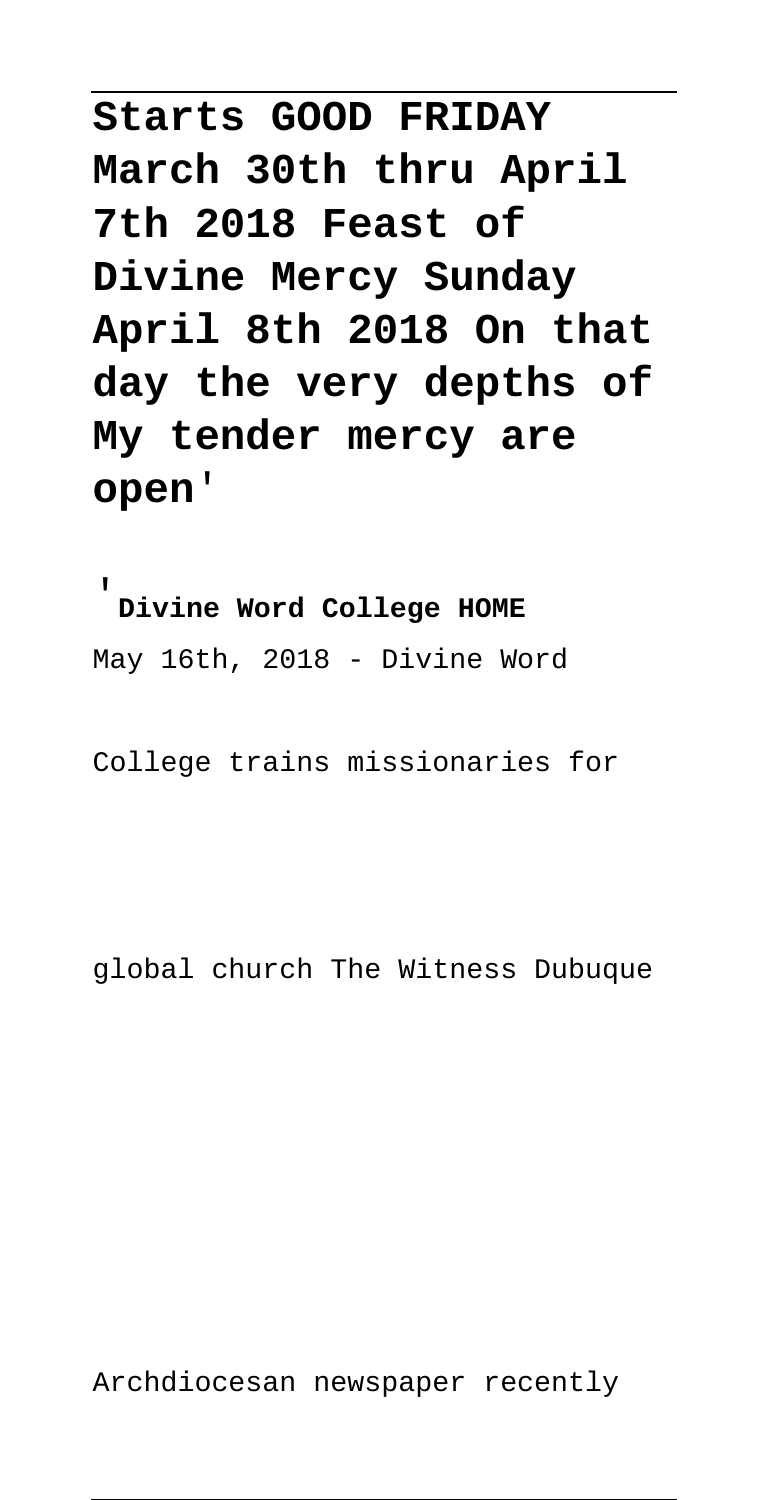featured DWC and its goal to be intercultural'

#### '**divine love institute for biblical counselors**

may 14th, 2018 - what makes us unique divine love institute for biblical counselors have been calling god's people back from their dalliance with unbiblical psychological theory to a renewed confidence in the power and sufficiency of godâ€<sup>™</sup>s word to equip men and women of god to help his people with problems of living and relationship'

# '**Living The Divine Human With Andrew Harvey The Shift Network**

May 13th, 2018 - Drawn From His Own Experience With Major Mystical Traditions As Well As The Work Of Evolutionary Mystics Such As Sri Aurobindo And Father Bede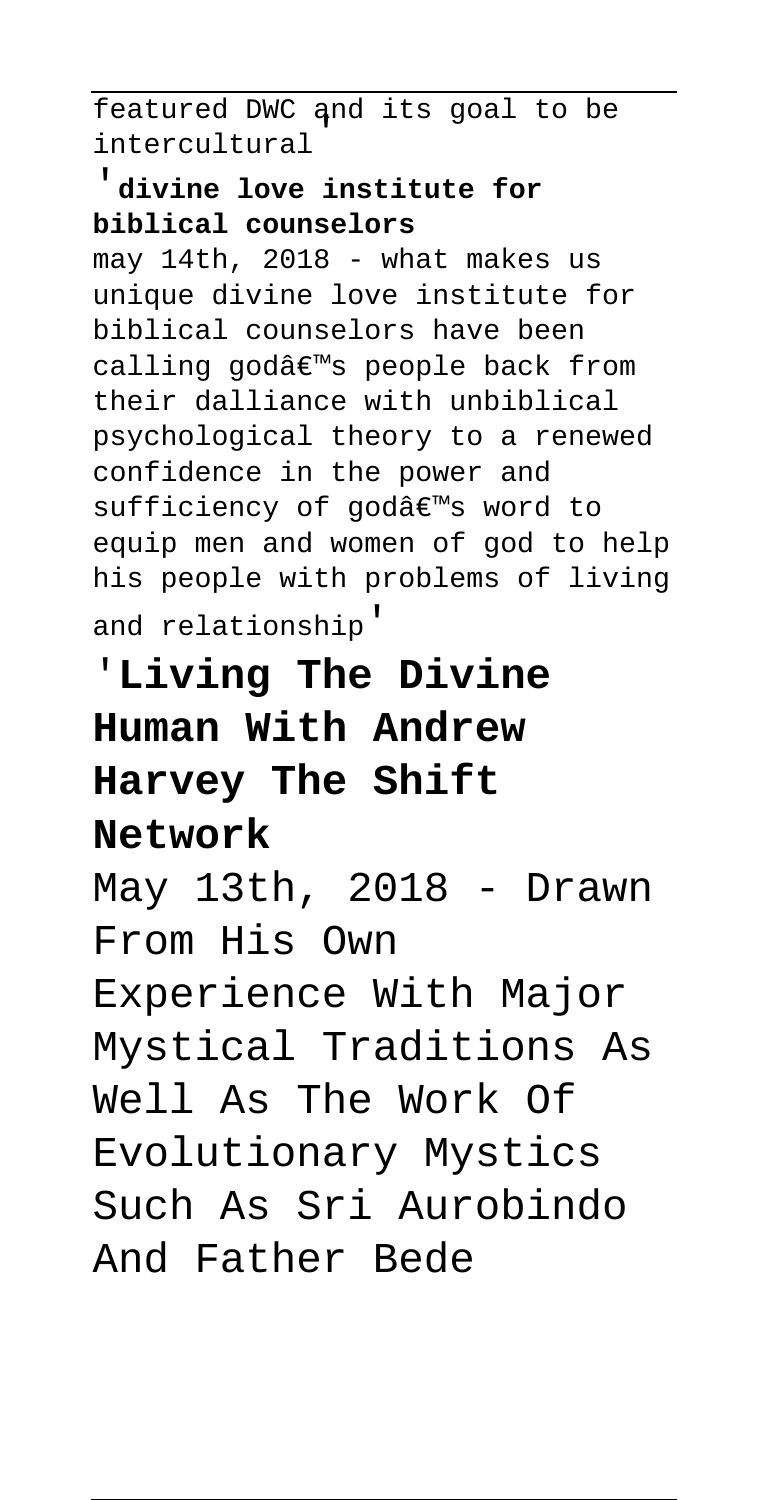Griffiths Andrew Harvey Will Present His Vision Of Our World Crisis As The Birthing Ground Of A New Kind Of Human Being  $\hat{a}\in$ " The Divine Human'

'**Revelation Wikipedia** May 12th, 2018 - In religion and theology revelation is the revealing or disclosing of some form of truth or knowledge through communication with a deity or other supernatural entity or entities'

'**DIVINE WAY COM GOD SOLUTIONS FOR WORLD LEADER**

MAY 4TH, 2018 - GOD SOLUTIONS FOR

UN US G 8 EU QUARTET WORLD LEADERS

OF GOVERNMENT AND RELIGIONS GET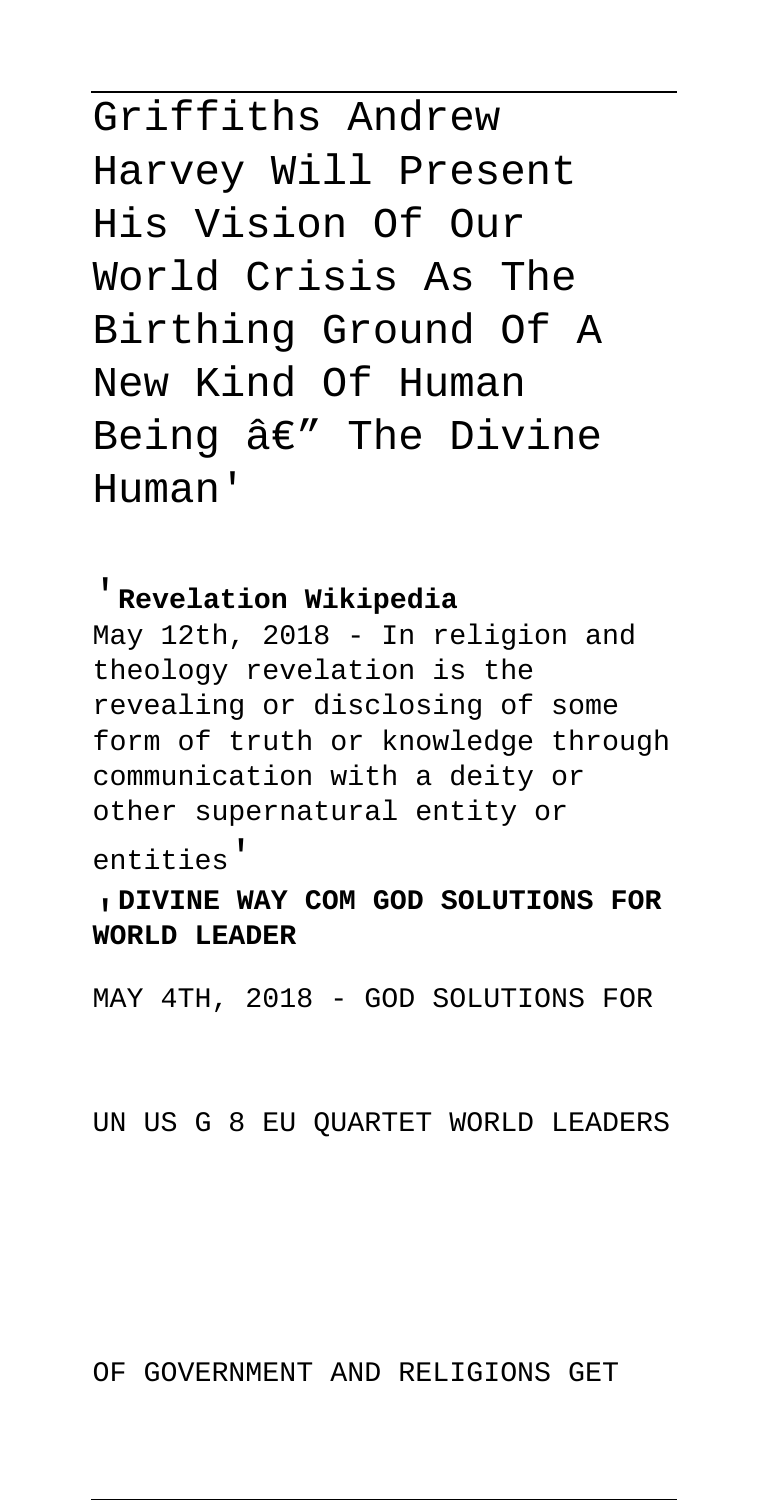INVOLVED WITH YOUR REVEALED SOLUTION TO ENERGY CRISIS POLLUTION GLOBAL WARMING WARS IMMIGRATION NOW'

## '**the university word**

#### **list**

may 13th, 2018 - the university word list uwl first constructed by xue and nation 1984 is a list of 836 words that are not included in the 2 000 words of the general service list west 1953 but are common in academic texts the list is presented here at 11 levels with level 1 containing the words of the most'

'**Divine Word School Of English**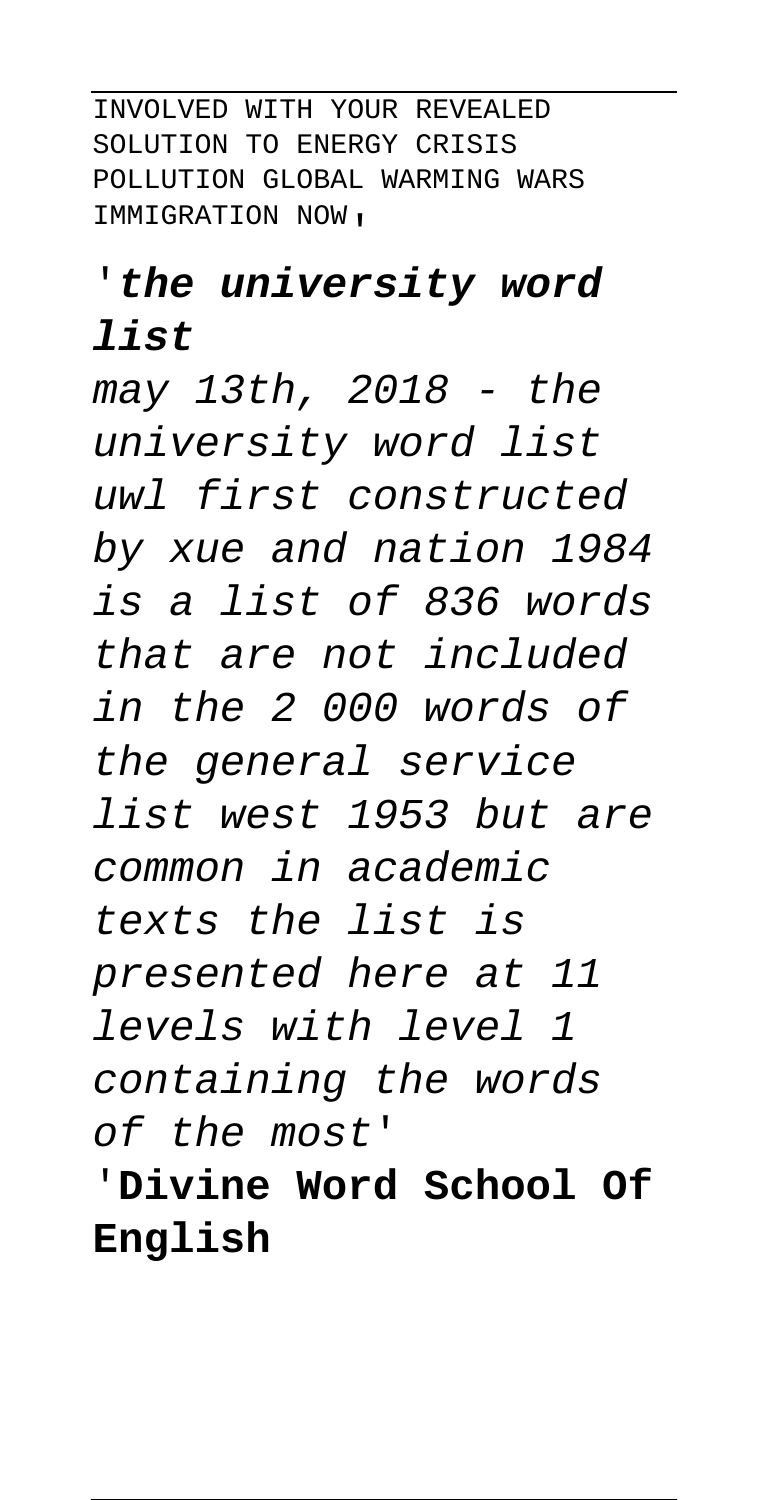May 14th, 2018 - The Divine Word School Of English Is Recognised By The Irish Department Of Education And Science For The Teaching Of English As A Second Language'

'**DIVINE WORD UNIVERSITY MAY 15TH, 2018 - ONLINE STUDIES DIVINE WORD UNIVERSITY IS DEVELOPING SINGLE UNITS AND PROGRAMS IN FULLY ONLINE LEARNING MODE TO MEET THE NEEDS OF LEARNERS WHO ARE UNABLE TO COMMIT TO FULL TIME OR PART TIME OR FLEXIBLE INTENSIVE**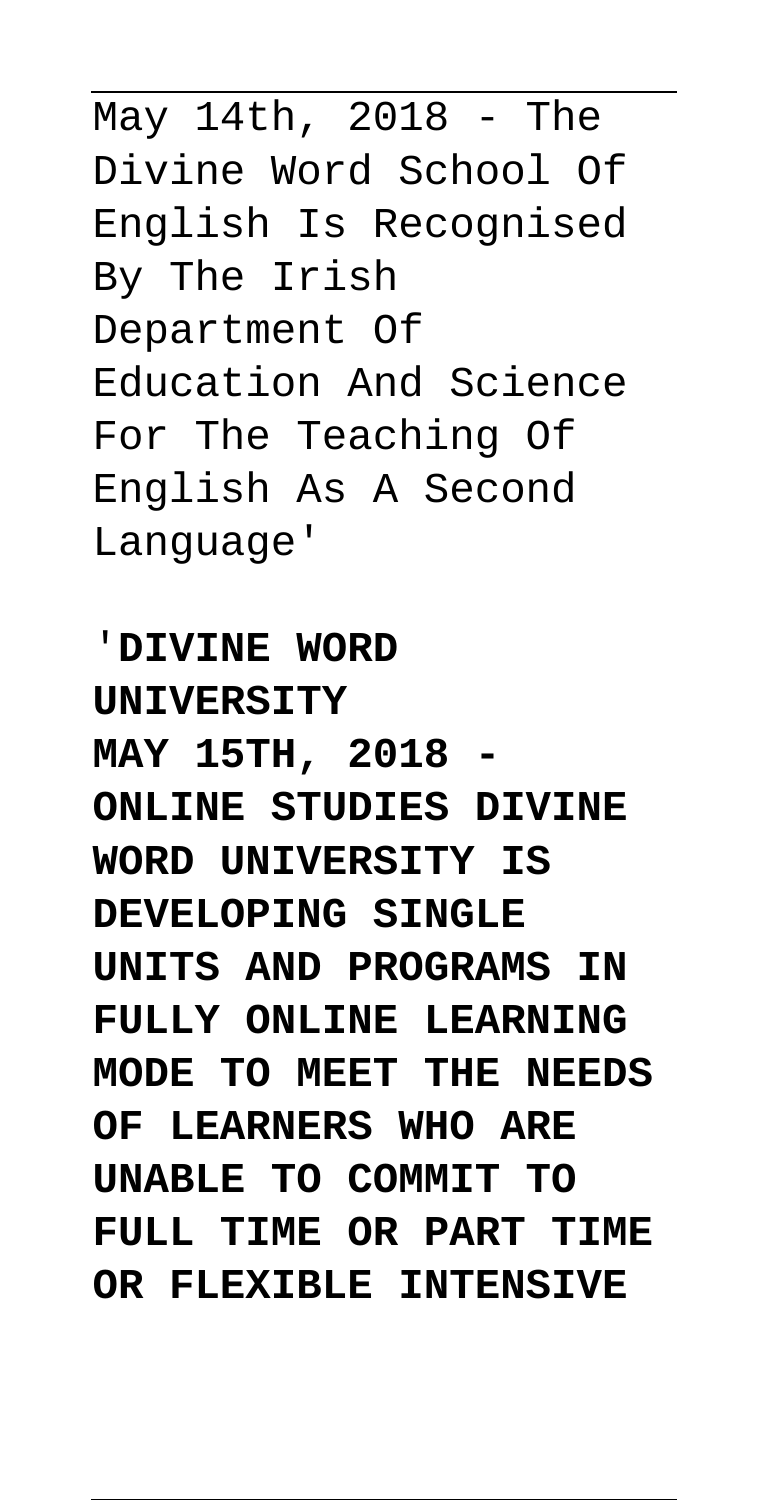## **RESIDENTIAL ATTENDANCE**'

'**word for word translation gayatri pariwar of massachusetts** may 11th, 2018 - ultimate creative source an anuan; annay.anf the best of the best most virtuous aguagoa¥tagfa¥.ag<sup>-</sup>ag, cleanser of all our imperfections à¤ anºa¥.an-a¥< aggregate of all divine virtues and strengths agla¥taguag a¥.ag-'

#### '**DIVINE WORD**

## **UNIVERSITY 6 5 0 LOGIN PAGE**

MAY 11TH, 2018 - PLEASE TYPE YOUR FULL EMAIL ADDRESS I E JSMITH DWU AC PG''**allah the trinity and divine love christian research** march 20th, 2015 - the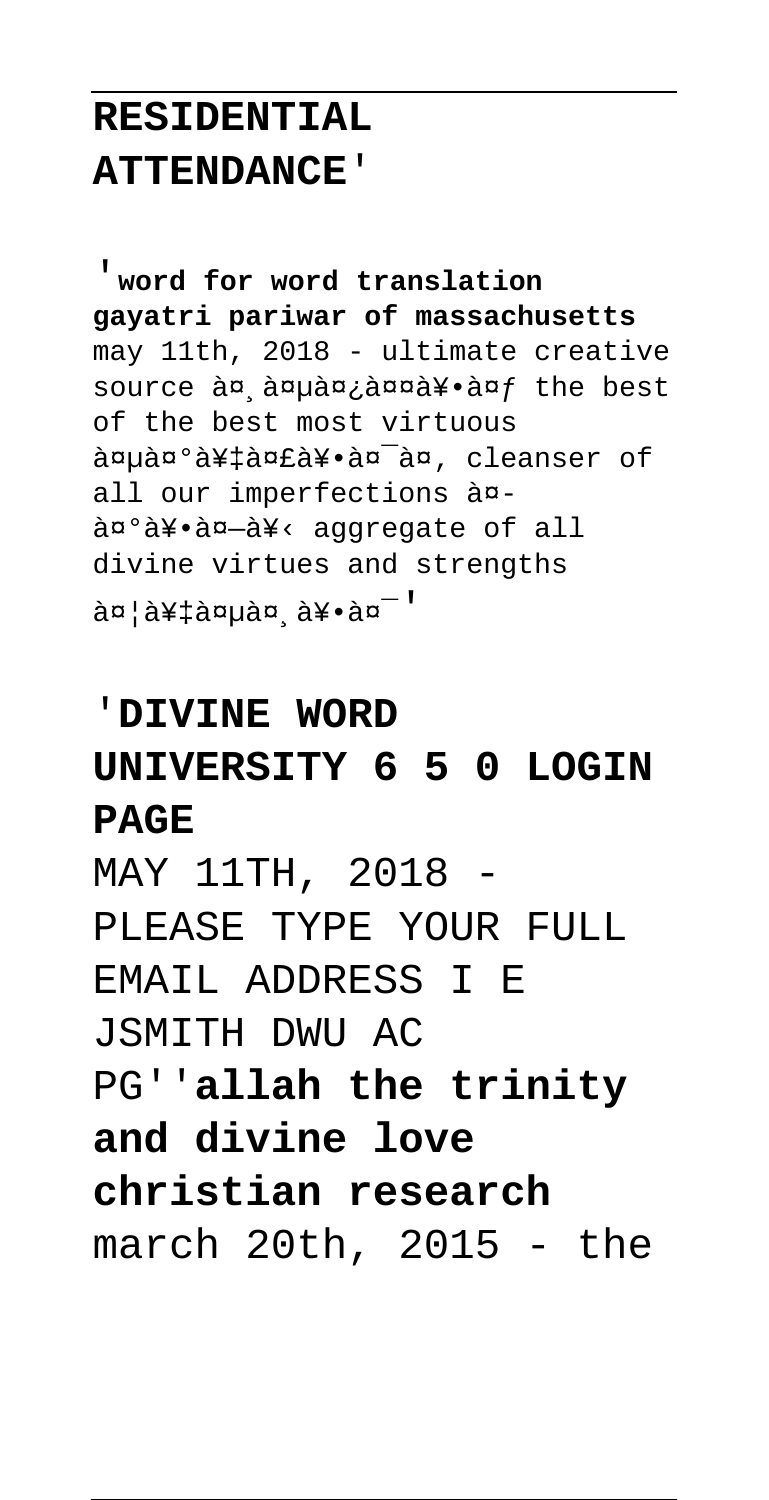word love is a staple of the english lanquaqe we "loveâ€. to speak of love to reflect on love and to enjoy love's warmth we write songs poems and books celebrating loveâ€<sup>™</sup>s overwhelming power''**worship definition of worship by merriam webster** may 15th, 2018 - revere reverence

venerate worship adore mean to

honor and admire profoundly and

respectfully revere stresses